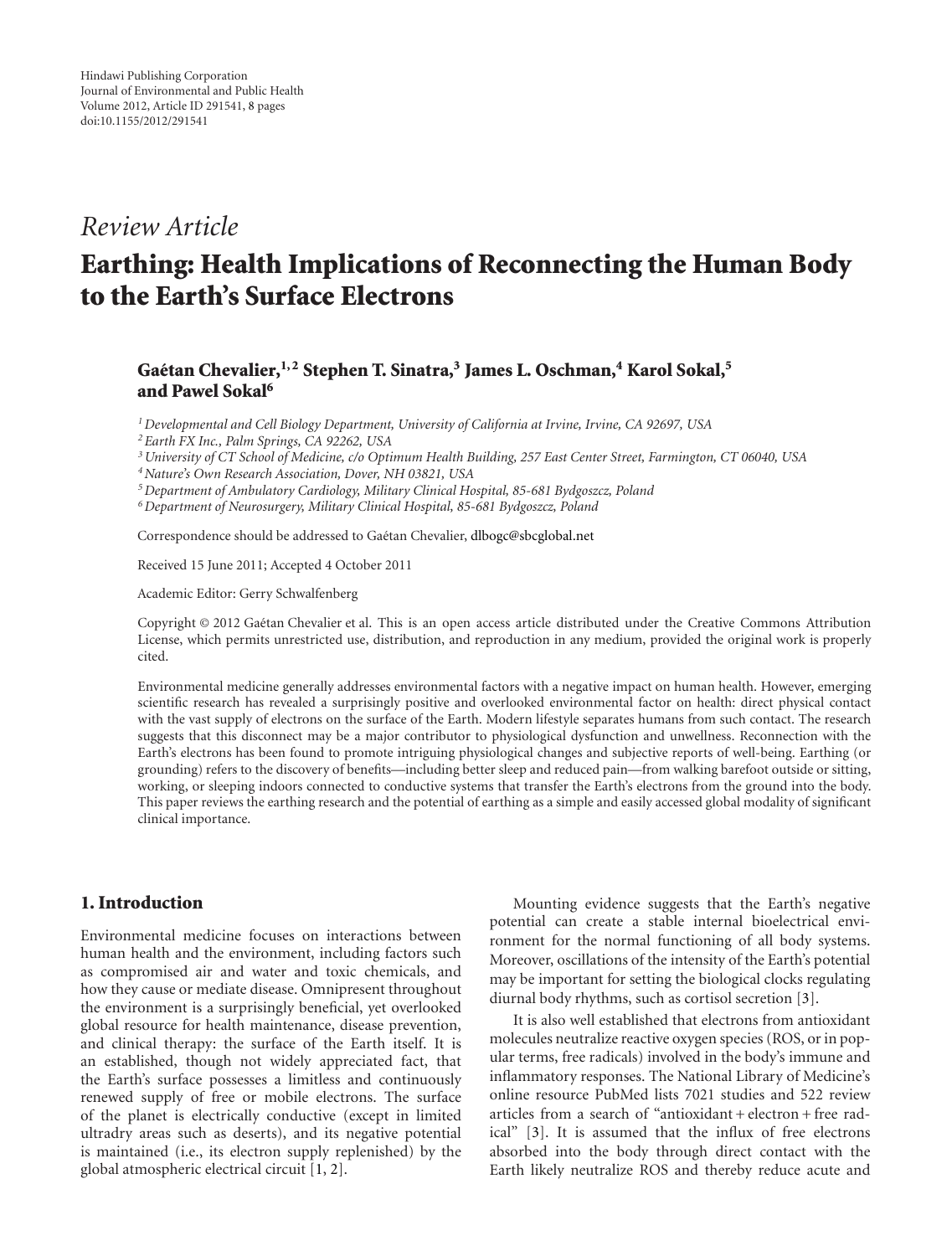chronic inflammation [4]. Throughout history, humans mostly walked barefoot or with footwear made of animal skins. They slept on the ground or on skins. Through direct contact or through perspiration-moistened animal skins used as footwear or sleeping mats, the ground's abundant free electrons were able to enter the body, which is electrically conductive [5]. Through this mechanism, every part of the body could equilibrate with the electrical potential of the Earth, thereby stabilizing the electrical environment of all organs, tissues, and cells.

Modern lifestyle has increasingly separated humans from the primordial flow of Earth's electrons. For example, since the 1960s, we have increasingly worn insulating rubber or plastic soled shoes, instead of the traditional leather fashioned from hides. Rossi has lamented that the use of insulating materials in post-World War II shoes has separated us from the Earth's energy field [6]. Obviously, we no longer sleep on the ground as we did in times past.

During recent decades, chronic illness, immune disorders, and inflammatory diseases have increased dramatically, and some researchers have cited environmental factors as the cause [7]. However, the possibility of modern disconnection with the Earth's surface as a cause has not been considered. Much of the research reviewed in this paper points in that direction.

In the late 19th century, a back-to-nature movement in Germany claimed many health benefits from being barefoot outdoors, even in cold weather [8]. In the 1920s, White, a medical doctor, investigated the practice of sleeping grounded after being informed by some individuals that they could not sleep properly "unless they were on the ground or connected to the ground in some way," such as with copper wires attached to grounded-to-Earth water, gas, or radiator pipes. He reported improved sleeping using these techniques [9]. However, these ideas never caught on in mainstream society.

At the end of the last century, experiments initiated independently by Ober in the USA [10] and K. Sokal and P. Sokal [11] in Poland revealed distinct physiological and health benefits with the use of conductive bed pads, mats, EKG- and TENS-type electrode patches, and plates connected indoors to the Earth outside. Ober, a retired cable television executive, found a similarity between the human body (a bioelectrical, signal-transmitting organism) and the cable used to transmit cable television signals. When cables are "grounded" to the Earth, interference is virtually eliminated from the signal. Furthermore, all electrical systems are stabilized by grounding them to the Earth. K. Sokal and P. Sokal, meanwhile, discovered that grounding the human body represents a "universal regulating factor in Nature" that strongly influences bioelectrical, bioenergetic, and biochemical processes and appears to offer a significant modulating effect on chronic illnesses encountered daily in their clinical practices.

Earthing (also known as grounding) refers to contact with the Earth's surface electrons by walking barefoot outside or sitting, working, or sleeping indoors connected to conductive systems, some of them patented, that transfer the energy from the ground into the body. Emerging scientific

research supports the concept that the Earth's electrons induce multiple physiological changes of clinical significance, including reduced pain, better sleep, a shift from sympathetic to parasympathetic tone in the autonomic nervous system (ANS), and a blood-thinning effect. The research, along with many anecdotal reports, is presented in a new book entitled *Earthing* [12].

### 2. Review of Earthing Papers

The studies summarized below involve indoor-testing methods under controlled conditions that simulate being barefoot outdoors.

*2.1. Sleep and Chronic Pain.* In a blinded pilot study, Ober recruited 60 subjects (22 males and 28 females) who suffered from self-described sleep disturbances and chronic muscle and joint pain for at least six months [10]. Subjects were randomly divided for the month-long study in which both groups slept on conductive carbon fiber mattress pads provided by Ober. Half the pads were connected to a dedicated Earth ground outside each subject's bedroom window, while the other half were "sham" grounded—not connected to the Earth. Results are presented in Table 1.

Most grounded subjects described symptomatic improvement while most in the control group did not. Some subjects reported significant relief from asthmatic and respiratory conditions, rheumatoid arthritis, PMS, sleep apnea, and hypertension while sleeping grounded. These results indicated that the effects of earthing go beyond reduction of pain and improvements in sleep.

*2.2. Sleep, Stress, Pain, and Cortisol.* A pilot study evaluated diurnal rhythms in cortisol correlated with changes in sleep, pain, and stress (anxiety, depression, and irritability), as monitored by subjective reporting [13]. Twelve subjects with complaints of sleep dysfunction, pain, and stress were grounded to Earth during sleep in their own beds using a conductive mattress pad for 8 weeks.

In order to obtain a baseline measurement of cortisol, subjects chewed Dacron salvettes for 2 minutes and then placed them in time-labeled sampling tubes that were stored in a refrigerator. Self-administered sample collections began at 8 AM and were repeated every 4 hours. After 6 weeks of being grounded, subjects repeated this 24-hour saliva test. The samples were processed using a standard radioimmunoassay. A composite of the results is shown in Figure 1.

Subjective symptoms of sleep dysfunction, pain, and stress were reported daily throughout the 8-week test period. The majority of subjects with high- to out-of-range nighttime secretion levels experienced improvements by sleeping grounded. This is demonstrated by the restoration of normal day-night cortisol secretion profiles.

Eleven of 12 participants reported falling asleep more quickly, and all 12 reported waking up fewer times at night. Grounding the body at night during sleep also appears to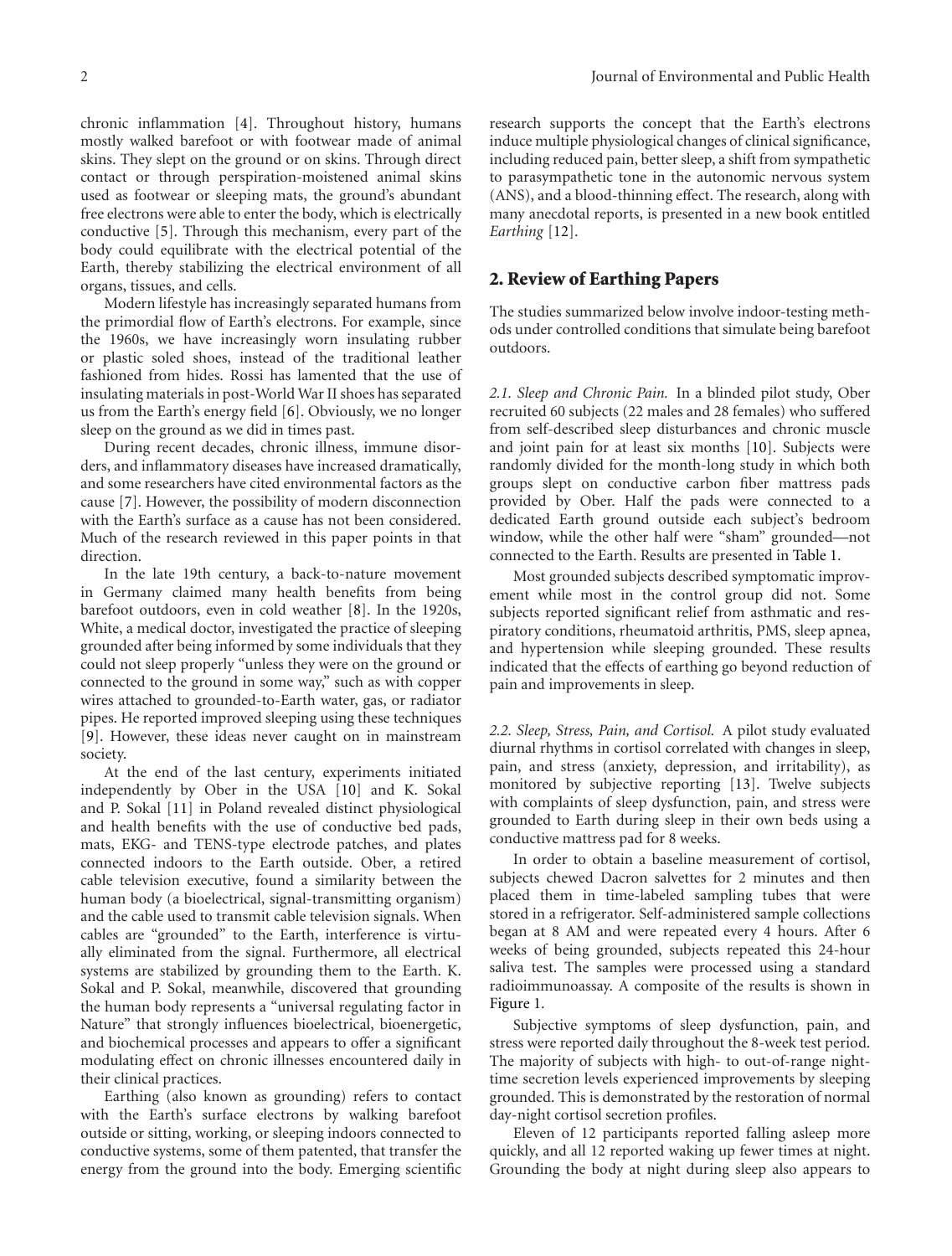| Categories                     | Test subjects* |              | Control subjects** |            |
|--------------------------------|----------------|--------------|--------------------|------------|
|                                | Same           | Improved     | Same               | Improved   |
| Time to fall asleep            | $4 = 15\%$     | $23 = 85\%$  | $20 = 87\%$        | $3 = 13\%$ |
| Quality of sleep               | $2 = 7\%$      | $25 = 93\%$  | $20 = 87\%$        | $3 = 13\%$ |
| Wake feeling rested            | $0 = 0\%$      | $27 = 100\%$ | $20 = 87\%$        | $3 = 13\%$ |
| Muscles stiffness and pain     | $5 = 18\%$     | $22 = 82\%$  | $23 = 100\%$       | $0 = 0\%$  |
| Chronic back and/or joint pain | $7 = 26\%$     | $20 = 74\%$  | $23 = 100\%$       | $0 = 0\%$  |
| General well-being             | $6 = 22\%$     | $21 = 78\%$  | $20 = 87\%$        | $3 = 13\%$ |

TABLE 1: Subjective sleep, pain, and well-being feedback.

∗ Reports not received from three participants.

∗∗Reports not received from seven participants.



Figure 1: Cortisol levels before and after grounding. In unstressed individuals, the normal 24-hour cortisol secretion profile follows a predictable pattern: lowest around midnight and highest around 8 a.m. Graph (a) illustrates the wide variation of patterns among study participants prior to grounding, while (b) shows a realignment and normalization trend of patterns after six weeks of sleeping grounded.

positively affect morning fatigue levels, daytime energy, and nighttime pain levels.

About 30 percent of the general American adult population complain of sleep disruption, while approximately 10 percent have associated symptoms of daytime functional impairment consistent with the diagnosis of insomnia. Insomnia often correlates with major depression, generalized anxiety, substance abuse, dementia, and a variety of pain and physical problems. The direct and indirect costs of chronic insomnia have been estimated at tens of billions of dollars annually in the USA alone [14]. In view of the burdens of personal discomfort and health care costs, grounding the body during sleep seems to have much to offer.

*2.3. Earthing Reduces Electric Fields Induced on the Body.* Voltage induced on a human body from the electrical environment was measured using a high-impedance measurement head. Applewhite, an electrical engineer and expert in the design of electrostatic discharge systems in the electronic industry, was both subject and author of the study [15]. Measurements were taken while ungrounded and then grounded using a conductive patch and conductive bed pad. The author measured the induced fields at three positions: left breast, abdomen, and left thigh.

Each method (patch and sheet) immediately reduced the common alternating current (AC) 60 Hz ambient voltage



Figure 2: Effect of bed pad grounding on 60 Hz mode.

induced on the body by a highly significant factor of about 70 on average. Figure 2 shows this effect.

The study showed that when the body is grounded, its electrical potential becomes equalized with the Earth's electrical potential through a transfer of electrons from the Earth to the body. This, in turn, prevents the 60 Hz mode from producing an AC electric potential at the surface of the body and from producing perturbations of the electric charges of the molecules inside the body. The study confirms the "umbrella" effect of earthing the body explained by Nobel Prize winner Richard Feynman in his lectures on electromagnetism [16]. Feynman said that when the body potential is the same as the Earth's electric potential (and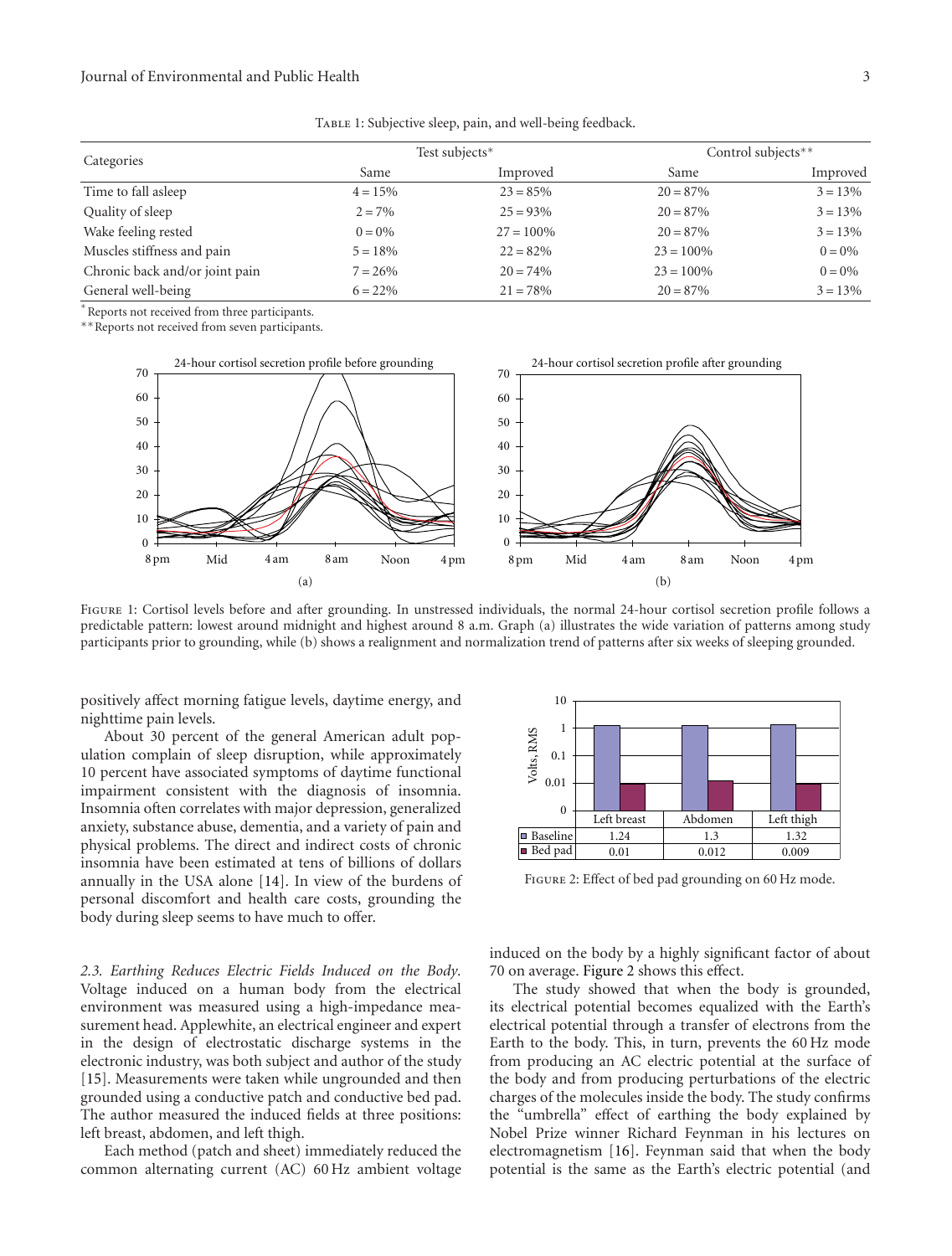thus grounded), it becomes an extension of the Earth's gigantic electric system. The Earth's potential thus becomes the "working agent that cancels, reduces, or pushes away electric fields from the body."

Applewhite was able to document changes in the ambient voltage induced on the body by monitoring the voltage drop across a resistor. This effect clearly showed the "umbrella effect" described above. The body of the grounded person is not subject to the perturbation of electrons and electrical systems.

Jamieson asks whether the failure to appropriately ground humans is a factor contributing to the potential consequences of electropollution in office settings [17]. Considerable debate exists on whether electromagnetic fields in our environment cause a risk to health [18], but there is no question that the body reacts to the presence of environmental electric fields. This study demonstrates that grounding essentially eliminates the ambient voltage induced on the body from common electricity power sources.

#### *2.4. Physiological and Electrophysiological Effects*

*2.4.1. Reductions in Overall Stress Levels and Tension and Shift in ANS Balance.* Fifty-eight healthy adult subjects (including 30 controls) participated in a randomized double-blind pilot study investigating earthing effects on human physiology [19]. Earthing was accomplished with a conductive adhesive patch placed on the sole of each foot. A biofeedback system recorded electrophysiological and physiological parameters. Experimental subjects were exposed to 28 minutes in the unearthed condition followed by 28 minutes with the earthing wire connected. Controls were unearthed for 56 minutes.

Upon earthing, about half the subjects showed an abrupt, almost instantaneous change in root mean square (rms) values of electroencephalograms (EEGs) from the left hemisphere (but not the right hemisphere) at all frequencies analyzed by the biofeedback system (beta, alpha, theta, and delta).

All grounded subjects presented an abrupt change in rms values of surface electromyograms (SEMGs) from right and left upper trapezius muscles. Earthing decreased blood volume pulse (BVP) in 19 of 22 experimental subjects (statistically significant) and in 8 of 30 controls (not significant). Earthing the human body showed significant effects on electrophysiological properties of the brain and musculature, on the BVP, and on the noise and stability of electrophysiological recordings. Taken together, the changes in EEG, EMG, and BVP suggest reductions in overall stress levels and tensions and a shift in ANS balance upon earthing. The results extend the conclusions of previous studies.

*2.4.2. Confirming Shift from Sympathetic to Parasympathetic Activation.* A multiparameter double-blind study was designed to reproduce and expand on previous electrophysiological and physiological parameters measured immediately after grounding with an improved methodology and stateof-the-art equipment [20]. Fourteen men and 14 women, in good health, ages 18–80, were tested while seated in a comfortable recliner during 2-hour grounding sessions, leaving time for signals to stabilize before, during, and after grounding (40 minutes for each period). Sham 2 hour grounding sessions were also recorded with the same subjects as controls. For each session, statistical analyses were performed on four 10-minute segments: before and after grounding (sham grounding for control sessions) and before and after ungrounding (sham ungrounding for control sessions). The following results were documented:

- (i) an immediate decrease (within a few seconds) in skin conductance (SC) at grounding and an immediate increase at ungrounding. No change was seen for the control (sham grounding) sessions;
- (ii) respiratory rate (RR) increased during grounding, an effect that lasted after ungrounding. RR variance increased immediately after grounding and then decreased;
- (iii) blood oxygenation (BO) variance decreased during grounding, followed by a dramatic increase after ungrounding;
- (iv) pulse rate (PR) and perfusion index (PI) variances increased toward the end of the grounding period, and this change persisted after ungrounding.

The immediate decrease in SC indicates a rapid activation of the parasympathetic nervous system and corresponding deactivation of the sympathetic nervous system. The immediate increase in SC at cessation of grounding indicates an opposite effect. Increased RR, stabilization of BO, and slight rise in heart rate suggest the start of a metabolic healing response necessitating an increase in oxygen consumption.

*2.4.3. Immune Cell and Pain Responses with Delayed-Onset Muscle Soreness Induction.* Pain reduction from sleeping grounded has been documented in previous studies [10, 13]. This pilot study looked for blood markers that might differentiate between grounded and ungrounded subjects who completed a single session of intense, eccentric exercise resulting in delayed-onset muscle soreness (DOMS) of the gastrocnemius [21]. If markers were able to differentiate these groups, future studies could be done in greater detail with a larger subject base. DOMS is a common complaint in the fitness and athletic world following excessive physical activity and involves acute inflammation in overtaxed muscles. It develops in 14 to 48 hours and persists for more than 96 hours [22]. No known treatment reduces the recovery period, but apparently massage and hydrotherapy [23–25] and acupuncture [26] can reduce pain.

Eight healthy men ages 20–23 were put through a similar routine of toe raises while carrying on their shoulders a barbell equal to one-third of their body weight. Each participant was exercised individually on a Monday morning and then monitored for the rest of the week while following a similar eating, sleeping, and living schedule in a hotel. The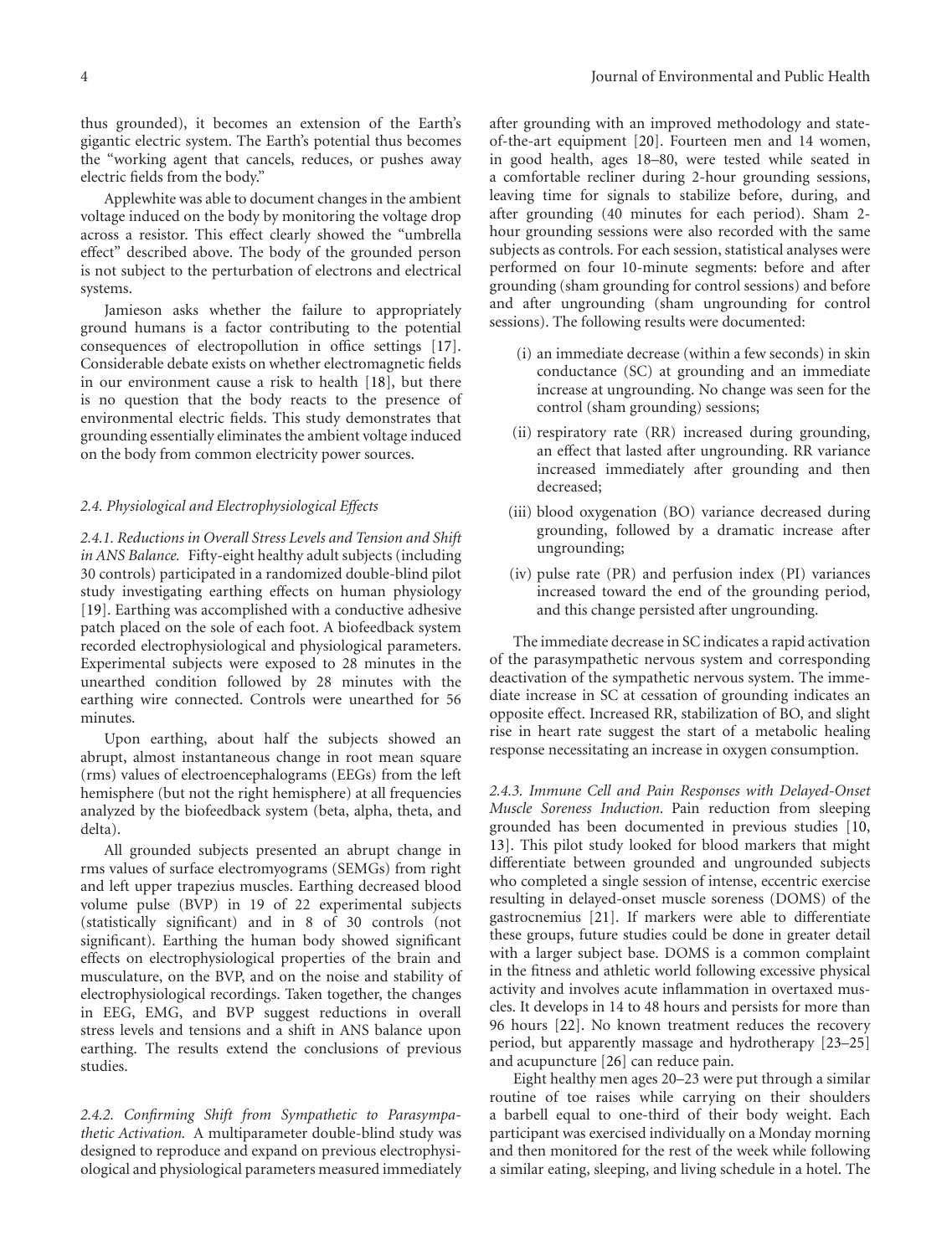group was randomly divided in half and either grounded or sham grounded with the use of a conductive patch placed at the sole of each foot during active hours and a conductive sheet at night. Complete blood counts, blood chemistry, enzyme chemistry, serum and saliva cortisol, magnetic resonance imaging and spectroscopy, and pain levels (a total of 48 parameters) were taken at the same time of day before the eccentric exercise and at 24, 48, and 72 hours afterwards. Parameters consistently differing by 10 percent or more, normalized to baseline, were considered worthy of further study.

Parameters that differed by these criteria included white blood cell counts, bilirubin, creatine kinase, phosphocreatine/inorganic phosphate ratios, glycerolphosphorylcholine, phosphorylcholine, the visual analogue pain scale, and pressure measurements on the right gastrocnemius.

The results showed that grounding the body to the Earth alters measures of immune system activity and pain. Among the ungrounded men, for instance, there was an expected, sharp increase in white blood cells at the stage when DOMS is known to reach its peak and greater perception of pain (see Figure 3). This effect demonstrates a typical inflammatory response. In comparison, the grounded men had only a slight decrease in white blood cells, indicating scant inflammation, and, for the first time ever observed, a shorter recovery time. Brown later commented that there were "significant differences" in the pain these men reported [12].

*2.4.4. Heart Rate Variability.* The rapid change in skin conductance reported in an earlier study led to the hypothesis that grounding may also improve heart rate variability (HRV), a measurement of the heart's response to ANS regulation. A double-blind study was designed with 27 participants [27]. Subjects sat in a comfortable reclining chair. Four transcutaneous electrical nerve stimulation (TENS) type adhesive electrode patches were placed on the sole of each foot and on each palm.

Participants served as their own controls. Each participant's data from a 2-hour session (40 minutes of which was grounded) were compared with another 2-hour shamgrounded session. The sequence of grounding versus shamgrounding sessions was assigned randomly.

During the grounded sessions, participants had statistically significant improvements in HRV that went way beyond basic relaxation results (which were shown by the nongrounded sessions). Since improved HRV is a significant positive indicator on cardiovascular status, it is suggested that simple grounding techniques be utilized as a basic integrative strategy in supporting the cardiovascular system, especially under situations of heightened autonomic tone when the sympathetic nervous system is more activated than the parasympathetic nervous system.

*2.4.5. Reduction of Primary Indicators of Osteoporosis, Improvement of Glucose Regulation, and Immune Response.* K. Sokal and P. Sokal, cardiologist and neurosurgeon father and son on the medical staff of a military clinic in Poland, conducted a series of experiments to determine

whether contact with the Earth via a copper conductor can affect physiological processes [11]. Their investigations were prompted by the question as to whether the natural electric charge on the surface of the Earth influences the regulation of human physiological processes.

Double-blind experiments were conducted on groups ranging from 12 to 84 subjects who followed similar physical activity, diet, and fluid intake during the trial periods. Grounding was achieved with a copper plate  $(30 \text{ mm} \times 80 \text{ mm})$  placed on the lower part of the leg, attached with a strip so that it would not come off during the night. The plate was connected by a conductive wire to a larger plate (60 mm  $\times$  250 mm) placed in contact with the Earth outside.

In one experiment with nonmedicated subjects, grounding during a single night of sleep resulted in statistically significant changes in concentrations of minerals and electrolytes in the blood serum: iron, ionized calcium, inorganic phosphorus, sodium, potassium, and magnesium. Renal excretion of both calcium and phosphorus was reduced significantly. The observed reductions in blood and urinary calcium and phosphorus directly relate to osteoporosis. The results suggest that Earthing for a single night reduces primary indicators of osteoporosis.

Earthing continually during rest and physical activity over a 72-hour period decreased fasting glucose among patients with non-insulin-dependent diabetes mellitus. Patients had been well controlled with glibenclamide, an antidiabetic drug, for about 6 months, but at the time of study had unsatisfactory glycemic control despite dietary and exercise advice and glibenclamide doses of 10 mg/day.

K. Sokal and P. Sokal drew blood samples from 6 male and 6 female adults with no history of thyroid disease. A single night of grounding produced a significant decrease of free tri-iodothyronine and an increase of free thyroxin and thyroid-stimulating hormone. The meaning of these results is unclear but suggests an earthing influence on hepatic, hypothalamus, and pituitary relationships with thyroid function. Ober et al. [12] have observed that many individuals on thyroid medication reported symptoms of hyperthyroid, such as heart palpitations, after starting grounding. Such symptoms typically vanish after medication is adjusted downward under medical supervision. Through a series of feedback regulations, thyroid hormones affect almost every physiological process in the body, including growth and development, metabolism, body temperature, and heart rate. Clearly, further study of earthing effects on thyroid function is needed.

In another experiment, the effect of grounding on the classic immune response following vaccination was examined. Earthing accelerated the immune response, as demonstrated by increases in gamma globulin concentration. This result confirms an association between earthing and the immune response, as was suggested in the DOMS study [21].

K. Sokal and P. Sokal conclude that earthing the human body influences human physiological processes, including increasing the activity of catabolic processes and may be "the primary factor regulating endocrine and nervous systems."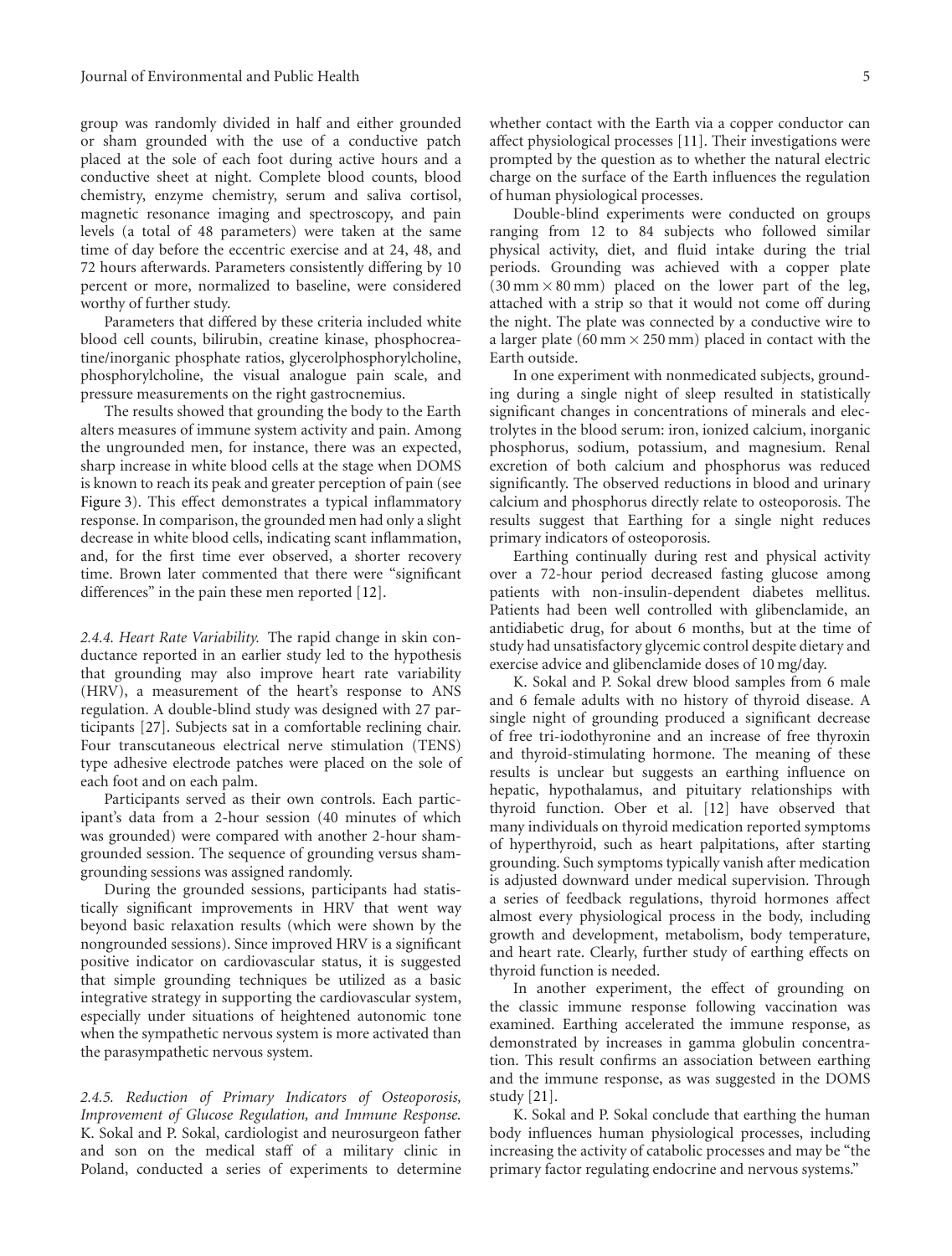

Figure 3: Delayed onset muscle soreness and grounding. Consistent with all measurements, ungrounded subjects expressed the perception of greater pain. Related to the pain finding was evidence of a muted white blood cell response indicating that a grounded body experiences less inflammation.

*2.4.6. Altered Blood Electrodynamics.* Since grounding produces changes in many electrical properties of the body [1, 15, 19, 28], a next logical step was to evaluate the electrical property of the blood. A suitable measure is the zeta potential of red blood cells (RBCs) and RBC aggregation. Zeta potential is a parameter closely related to the number of negative charges on the surface of an RBC. The higher the number, the greater the ability of the RBC to repel other RBCs. Thus, the greater the zeta potential the less coagulable is the blood.

Ten relatively healthy subjects participated in the study [29]. They were seated comfortably in a reclining chair and were grounded for two hours with electrode patches placed on their feet and hands, as in previous studies. Blood samples were taken before and after.

Grounding the body to the earth substantially increases the zeta potential and decreases RBC aggregation, thereby reducing blood viscosity. Subjects in pain reported reduction to the point that it was almost unnoticeable. The results strongly suggest that earthing is a natural solution for patients with excessive blood viscosity, an option of great interest not just for cardiologists, but also for any physician concerned about the relationship of blood viscosity, clotting, and inflammation. In 2008, Adak and colleagues reported the presence of both hypercoagulable blood and poor RBC zeta potential among diabetics. Zeta potential was particularly poor among diabetics with cardiovascular disease [30].

## 3. Discussion

Until now, the physiological significance and possible health effects of stabilizing the internal bioelectrical environment of an organism have not been a significant topic of research. Some aspects of this, however, are relatively obvious. In the absence of Earth contact, internal charge distribution will not be uniform, but instead will be subject to a variety of electrical perturbations in the environment. It is well known that many important regulations and physiological processes involve events taking place on cell and tissue surfaces. In the

absence of a common reference point, or "ground," electrical gradients, due to uneven charge distribution, can build up along tissue surfaces and cell membranes.

We can predict that such charge differentials will influence biochemical and physiological processes. First, the structure and functioning of many enzymes are sensitive to local environmental conditions. Each enzyme has an optimal pH that favors maximal activity. A change in the electrical environment can alter the pH of biological fluids and the charge distribution on molecules and thereby affect reaction rates. The pH effect results because of critical charged amino acids at the active site of the enzyme that participate in substrate binding and catalysis. In addition, the ability of a substrate or enzyme to donate or accept hydrogen ions is influenced by pH.

Another example is provided by voltage-gated ion channels, which play critical biophysical roles in excitable cells such as neurons. Local alterations in the charge profiles around these channels can lead to electrical instability of the cell membrane and to the inappropriate spontaneous activity observed during certain pathological states [31].

Earthing research offers insights into the clinical potential of barefoot contact with the Earth, or simulated barefoot contact indoors via simple conductive systems, on the stability of internal bioelectrical function and human physiology. Initial experiments resulted in subjective reports of improved sleep and reduced pain [10]. Subsequent research showed that improved sleep was correlated with a normalization of the cortisol day-night profile [13]. The results are significant in light of the extensive research showing that lack of sleep stresses the body and contributes to many detrimental health consequences. Lack of sleep is often the result of pain. Hence, reduction of pain might be one reason for the benefits just described.

Pain reduction from sleeping grounded has been confirmed in a controlled study on DOMS. Earthing is the first intervention known to speed recovery from DOMS [21]. Painful conditions are often the result of various kinds of acute or chronic inflammation conditions caused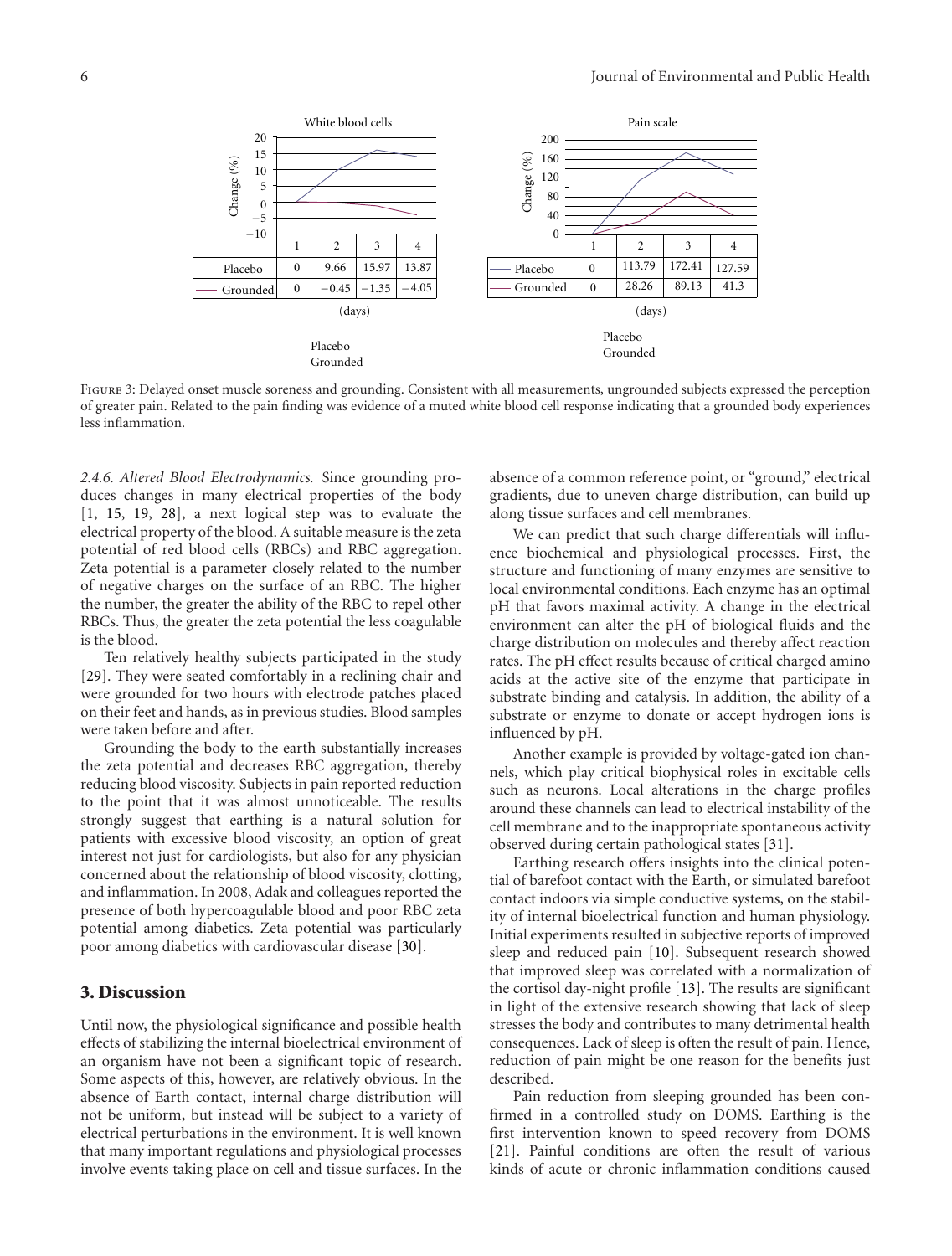in part by ROS generated by normal metabolism and also by the immune system as part of the response to injury or trauma. Inflammation can cause pain and loss of range of motion in joints. Inflammatory swelling can put pressure on pain receptors (nocireceptors) and can compromise the microcirculation, leading to ischemic pain. Inflammation can cause the release of toxic molecules that also activate pain receptors. Modern biomedical research has also documented a close relationship between chronic inflammation and virtually all chronic diseases, including the diseases of aging, and the aging process itself. The steep rise in inflammatory diseases, in fact, has been recently called "inflamm-aging" to describe a progressive inflammatory status and a loss of stress-coping ability as major components of the aging process [32].

Reduction in inflammation as a result of earthing has been documented with infrared medical imaging [28] and with measurements of blood chemistry and white blood cell counts [21]. The logical explanation for the antiinflammatory effects is that grounding the body allows negatively charged antioxidant electrons from the Earth to enter the body and neutralize positively charged free radicals at sites of inflammation [28]. Flow of electrons from the Earth to the body has been documented [15].

A pilot study on the electrodynamics of red blood cells (zeta potential) has revealed that earthing significantly reduces blood viscosity, an important but neglected parameter in cardiovascular diseases and diabetes [29], and circulation in general. Thus, thinning the blood may allow for more oxygen delivery to tissues and further support the reduction of inflammation.

Stress reduction has been confirmed with various measures showing rapid shifts in the ANS from sympathetic to parasympathetic dominance, improvement in heart rate variability, and normalization of muscle tension [19, 20, 27].

Not reported here are many observations over more than two decades by Ober et al. [12] and K. Sokal and P. Sokal [11] indicating that regular earthing may improve blood pressure, cardiovascular arrhythmias, and autoimmune conditions such as lupus, multiple sclerosis, and rheumatoid arthritis. Some effects of earthing on medication are described by Ober et al. [12] and at the website: http://www.earthinginstitute.net/. As an example, the combination of earthing and coumadin has the potential to exert a compounded blood thinning effect and must be supervised by a physician. Multiple anecdotes of elevated INR have been reported. INR (international normalized ratio) is a widely used measurement of coagulation. The influence of earthing on thyroid function and medication has been described earlier.

From a practical standpoint, clinicians could recommend outdoor "barefoot sessions" to patients, weather, and conditions permitting. Ober et al. [12] have observed that going barefoot as little as 30 or 40 minutes daily can significantly reduce pain and stress, and the studies summarized here explain why this is the case. Obviously, there is no cost for barefoot grounding. However, the use of conductive systems while sleeping, working, or relaxing indoors offer a more convenient and routine-friendly approach.

## 4. Conclusion

De Flora et al. wrote the following: "Since the late 20th century, chronic degenerative diseases have overcome infectious disease as the major causes of death in the 21st century, so an increase in human longevity will depend on finding an intervention that inhibits the development of these diseases and slows their progress" [33].

Could such an intervention be located right beneath our feet? Earthing research, observations, and related theories raise an intriguing possibility about the Earth's surface electrons as an untapped health resource—the Earth as a "global treatment table." Emerging evidence shows that contact with the Earth—whether being outside barefoot or indoors connected to grounded conductive systems may be a simple, natural, and yet profoundly effective environmental strategy against chronic stress, ANS dysfunction, inflammation, pain, poor sleep, disturbed HRV, hypercoagulable blood, and many common health disorders, including cardiovascular disease. The research done to date supports the concept that grounding or earthing the human body may be an essential element in the health equation along with sunshine, clean air and water, nutritious food, and physical activity.

#### **Disclosure**

G. Chevalier, S. T. Sinatra, and J. L. Oschman are independent contractors for Earthx L. Inc., the company sponsoring earthing research, and own a small percentage of shares in the company.

#### References

- [1] E. Williams and S. Heckman, "The local diurnal variation of cloud electrification and the global diurnal variation of negative charge on the Earth," *Journal of Geophysical Research*, vol. 98, no. 3, pp. 5221–5234, 1993.
- [2] S. Anisimov, E. Mareev, and S. Bakastov, "On the generation and evolution of aeroelectric structures in the surface layer," *Journal of Geophysical Research D*, vol. 104, no. 12, pp. 14359– 14367, 1999.
- [3] J. L. Oschman, "Perspective: assume a spherical cow: the role of free or mobile electrons in bodywork, energetic and movement therapies," *Journal of Bodywork and Movement Therapies*, vol. 12, no. 1, pp. 40–57, 2008.
- [4] J. L. Oschman, "Charge transfer in the living matrix," *Journal of Bodywork and Movement Therapies*, vol. 13, no. 3, pp. 215– 228, 2009.
- [5] D. Holiday, R. Resnick, and J. Walker, *Fundamentals of Physics, Fourth Edition*, John Wiley & Sons, New York, NY, USA, 1993.
- [6] W. Rossi, *The Sex Life of the Foot and Shoe*, vol. 61, Wordsworth Editions, Hertfordshire, UK, 1989.
- [7] R. Stein, *Is Modern Life Ravaging Our Immune Systems?* Washington Post, 2008.
- [8] A. Just, *Return to Nature: The True Natural Method of Healing and Living and The True Salvation of the Soul*, B. Lust, New York, NY, USA, 1903.
- [9] G. White, *The Finer Forces of Nature in Diagnosis and Therapy*, Phillips Printing Company, Los Angeles, Calif, USA, 1929.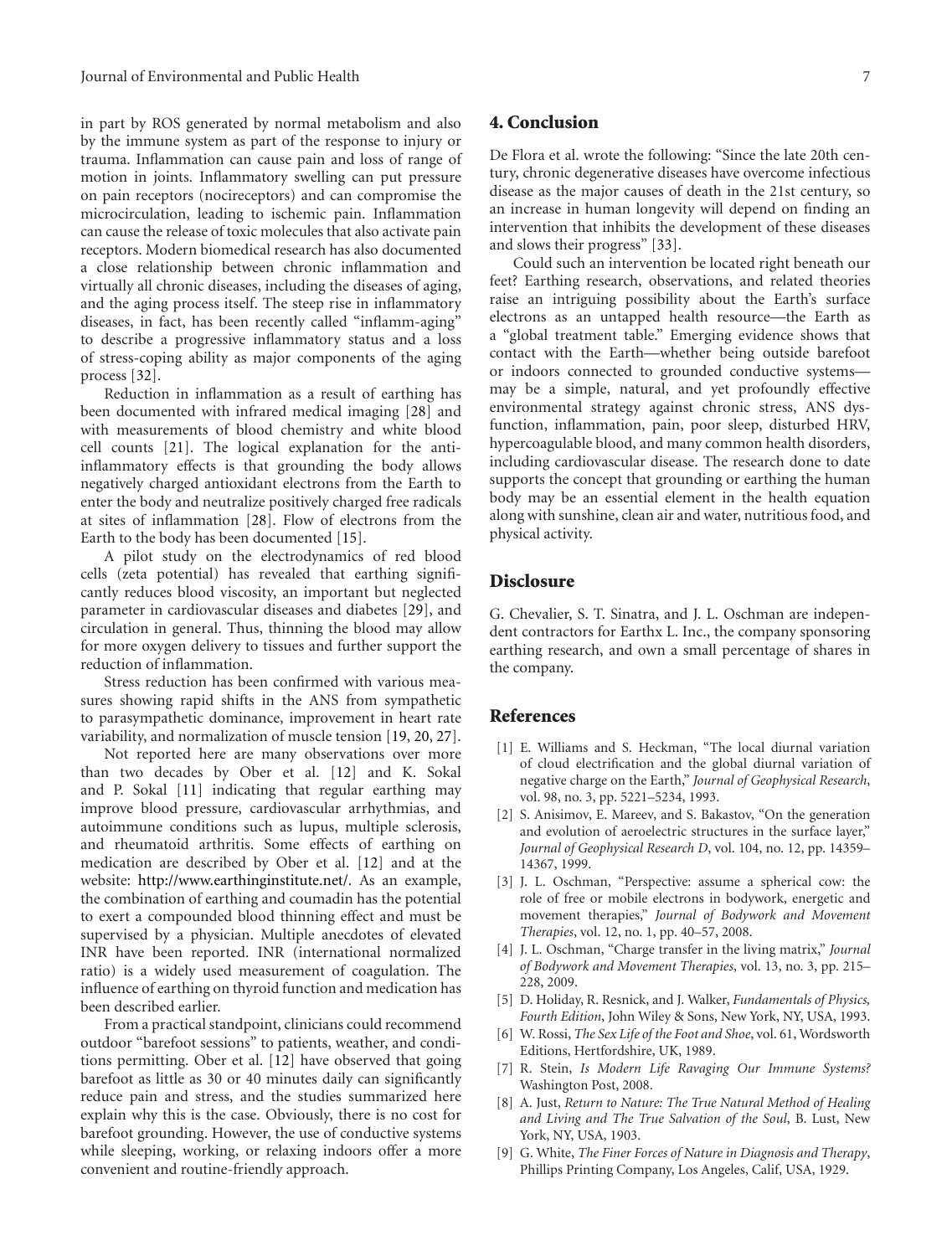- [10] C. Ober, "Grounding the human body to neutralize bioelectrical stress from static electricity and EMFs," ESD Journal, http://www.esdjournal.com/articles/cober/ground.htm, January 2000.
- [11] K. Sokal and P. Sokal, "Earthing the human body influences physiologic processes," *Journal of Alternative and Complementary Medicine*, vol. 17, no. 4, pp. 301–308, 2011.
- [12] C. Ober, S. T. Sinatra, and M. Zucker, *Earthing: The Most Important Health Discovery Ever?* Basic Health Publications, Laguna Beach, Calif, USA, 2010.
- [13] M. Ghaly and D. Teplitz, "The biologic effects of grounding the human body during sleep as measured by cortisol levels and subjective reporting of sleep, pain, and stress," *Journal of Alternative and Complementary Medicine*, vol. 10, no. 5, pp. 767–776, 2004.
- [14] "NIH State-of-the-Science Conference on Manifestations and Management of Chronic Insomnia in Adults," http://consensus.nih.gov/2005/insomniastatement.htm, June 13-15, 2005.
- [15] R. Applewhite, "The effectiveness of a conductive patch and a conductive bed pad in reducing induced human body voltage via the application of earth ground," *European Biology and Bioelectromagnetics*, vol. 1, pp. 23–40, 2005.
- [16] R. Feynman, R. Leighton, and M. Sands, *The Feynman Lectures on Physics*, vol. II, Addison-Wesley, Boston, Mass, USA, 1963.
- [17] K. S. Jamieson, H. M. ApSimon, S. S. Jamieson, J. N. B. Bell, and M. G. Yost, "The effects of electric fields on charged molecules and particles in individual microenvironments," *Atmospheric Environment*, vol. 41, no. 25, pp. 5224–5235, 2007.
- [18] S. J. Genuis, "Fielding a current idea: exploring the public health impact of electromagnetic radiation," *Public Health*, vol. 122, no. 2, pp. 113–124, 2008.
- [19] G. Chevalier, K. Mori, and J. L. Oschman, "The effect of Earthing (grounding) on human physiology," *European Biology and Bioelectromagnetics*, vol. 2, no. 1, pp. 600–621, 2006.
- [20] G. Chevalier, "Changes in pulse rate, respiratory rate, blood oxygenation, perfusion index, skin conductance, and their variability induced during and after grounding human subjects for 40 minutes," *Journal of Alternative and Complementary Medicine*, vol. 16, no. 1, pp. 1–7, 2010.
- [21] R. Brown, G. Chevalier, and M. Hill, "Pilot study on the effect of grounding on delayed-onset muscle soreness," *Journal of Alternative and Complementary Medicine*, vol. 16, no. 3, pp. 265–273, 2010.
- [22] M. F. Bobbert, A. P. Hollander, and P. A. Huijing, "Factors in delayed onset muscular soreness of man," *Medicine and Science in Sports and Exercise*, vol. 18, no. 1, pp. 75–81, 1986.
- [23] B. Tartibian, B. Maleki, and A. Abbasi, "The effects of ingestion of Omega-3 fatty acids on perceived pain and external symptoms of delayed onset muscle soreness in untrained men," *Clinical Journal of Sport Medicine*, vol. 19, no. 2, pp. 115– 119, 2009.
- [24] J. Vaile, S. Halson, N. Gill, and B. Dawson, "Effect of hydrotherapy on the signs and symptoms of delayed onset muscle soreness," *European Journal of Applied Physiology*, vol. 102, no. 4, pp. 447–455, 2008.
- [25] Z. Zainuddin, M. Newton, P. Sacco, and K. Nosaka, "Effects of massage on delayed-onset muscle soreness, swelling, and recovery of muscle function," *Journal of Athletic Training*, vol. 40, no. 3, pp. 174–180, 2005.
- [26] M. Hübscher, L. Vogt, M. Bernhörster, A. Rosenhagen, and W. Banzer, "Effects of acupuncture on symptoms and

muscle function in delayed-onset muscle soreness," *Journal of Alternative and Complementary Medicine*, vol. 14, no. 8, pp. 1011–1016, 2008.

- [27] G. Chevalier and S. Sinatra, "Emotional stress, heart rate variability, grounding, and improved autonomic tone: clinical applications," *Integrative Medicine: A Clinician's Journal*, vol. 10, no. 3, 2011.
- [28] J. L. Oschman, "Can electrons act as antioxidants? A review and commentary," *Journal of Alternative and Complementary Medicine*, vol. 13, no. 9, pp. 955–967, 2007.
- [29] G. Chevalier, S. T. Sinatra, J. L. Oschman, and R. M. Delany, "Grounding the human body reduces blood viscosity—a major factor in cardiovascular disease," *Journal of Alternative and Complementary Medicine*. In press.
- [30] S. Adak, S. Chowdhury, and M. Bhattacharyya, "Dynamic and electrokinetic behavior of erythrocyte membrane in diabetes mellitus and diabetic cardiovascular disease," *Biochimica et Biophysica Acta*, vol. 1780, no. 2, pp. 108–115, 2008.
- [31] M. Chahine, A. Chatelier, O. Babich, and J. J. Krupp, "Voltagegated sodium channels in neurological disorders," *CNS and Neurological Disorders—Drug Targets*, vol. 7, no. 2, pp. 144– 158, 2008.
- [32] C. Franceschi, M. Bonafè, S. Valensin et al., "Inflamm-aging: an evolutionary perspective on immunosenescence," *Annals of the New York Academy of Sciences*, vol. 908, pp. 244–254, 2000.
- [33] S. de Flora, A. Quaglia, C. Bennicelli, and M. Vercelli, "The epidemiological revolution of the 20th century," *FASEB Journal*, vol. 19, no. 8, pp. 892–897, 2005.